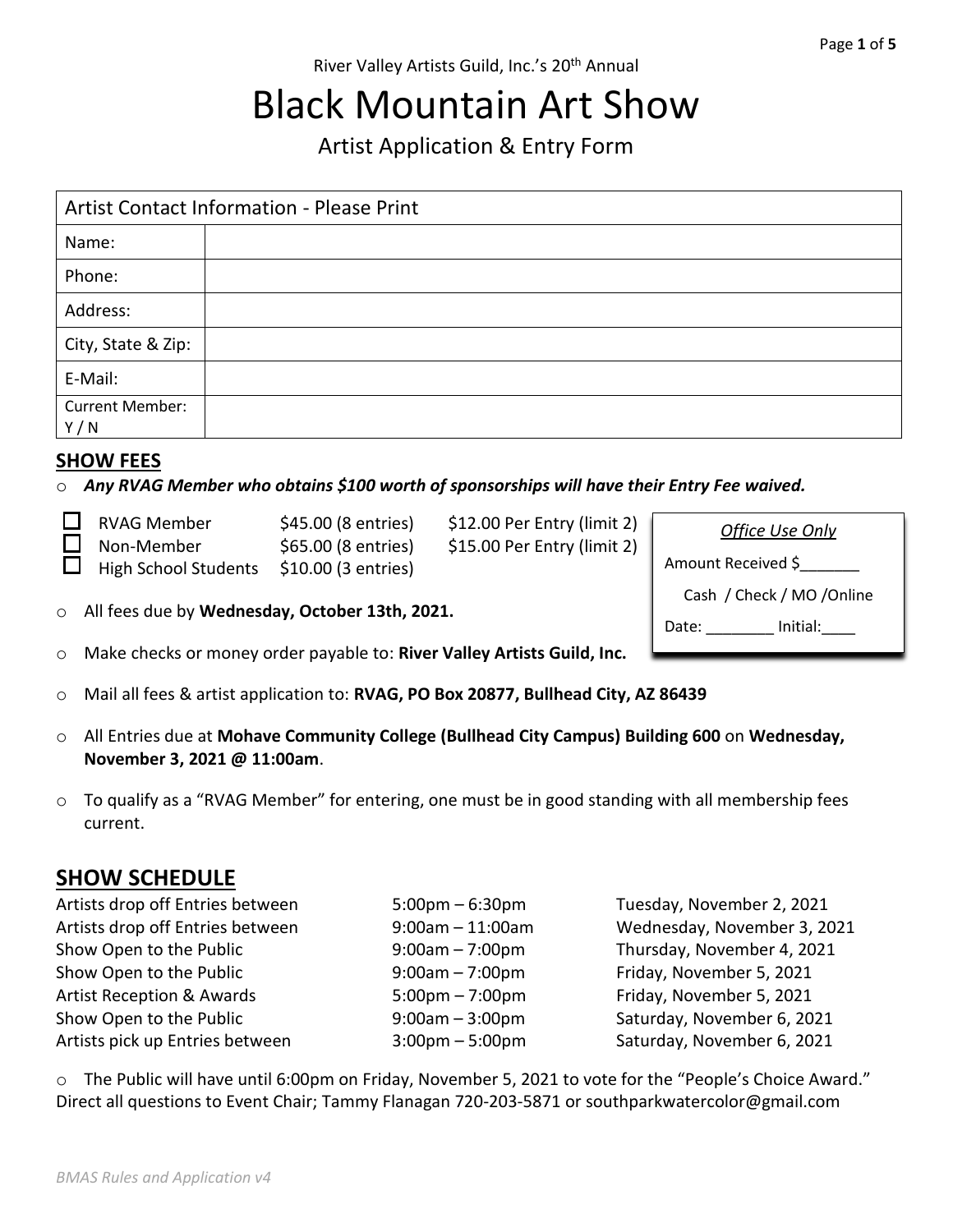#### **GENERAL RULES**

- 1. All work will be on display at the Mohave Community College, 3400 Hwy 95, Bullhead City Campus, Building 600.
- 2. *Entries must be on display for the entire show*. All entries can be picked up on Saturday, November 6<sup>th</sup> between 3pm and 5:00pm. Entries not picked up by 5:00pm not be the responsibility of RVAG. No Exceptions! No entries will be received or returned by mail.
- 3. All work must be **original** which has not been copied or duplicated from another's drawing, painting, photograph, or design and which the entire composition and presentation is derived by the inventive creativity of the artist presenting the work. No pornographic, lewd, or violent content will be accepted.
- 4. Entries must not have been exhibited previously in the RVAG Black Mountain Art Show.
- 5. All artwork must be of FINISHED QUALITY dry, framed, and ready for hanging (except 3-diminsional work) with screws and wire with sufficient slack for hanging. Wire attached to cardboard backing of frames is not acceptable. Artwork framed in wood (under glass or canvas) must have a dust cover. The committee may refuse work not adequately secured. Maximum size: 52" x 52" including frame.
- 6. Fiber Art / Textiles Quilt Art FINISHED QUALITY must be ready for hanging with attached sleeve and maximum ½ Inch dowel rod. Maximum size: 40" x 60".
- 7. Jewelry must be mounted on a board or displayed in a case.
- 8. All work must have a "Label" (page 5) secured to the lower right side or underside of each piece. All signatures will be temporarily covered for judging. (such as blue tape)
- 9. The River Valley Artists Guild, Inc. will retain **20%** commission of the purchase price, applied as a donation under your name, of any entry sold during the show. Artist label with Name, Title, Category and Price must be clearly displayed. Entries will be marked *SOLD* but **must remain on display until the end of the show**. Entries not for sale must be marked *NFS* on both the application and the label.
- 10. Artists and their guests are encouraged to attend the Artist Reception.

| PICKUP AUTHORIZATION:                                                                                                                                                                                                          |                                                             |
|--------------------------------------------------------------------------------------------------------------------------------------------------------------------------------------------------------------------------------|-------------------------------------------------------------|
|                                                                                                                                                                                                                                | am unable to pick up my art by 5:00pm Saturday, November 6, |
| 2021. I authorize, the control of the control of the control of the control of the control of the control of the control of the control of the control of the control of the control of the control of the control of the cont | $\Box$ , to pick up my art on my behalf.                    |
| Artist Signature:                                                                                                                                                                                                              | Date:                                                       |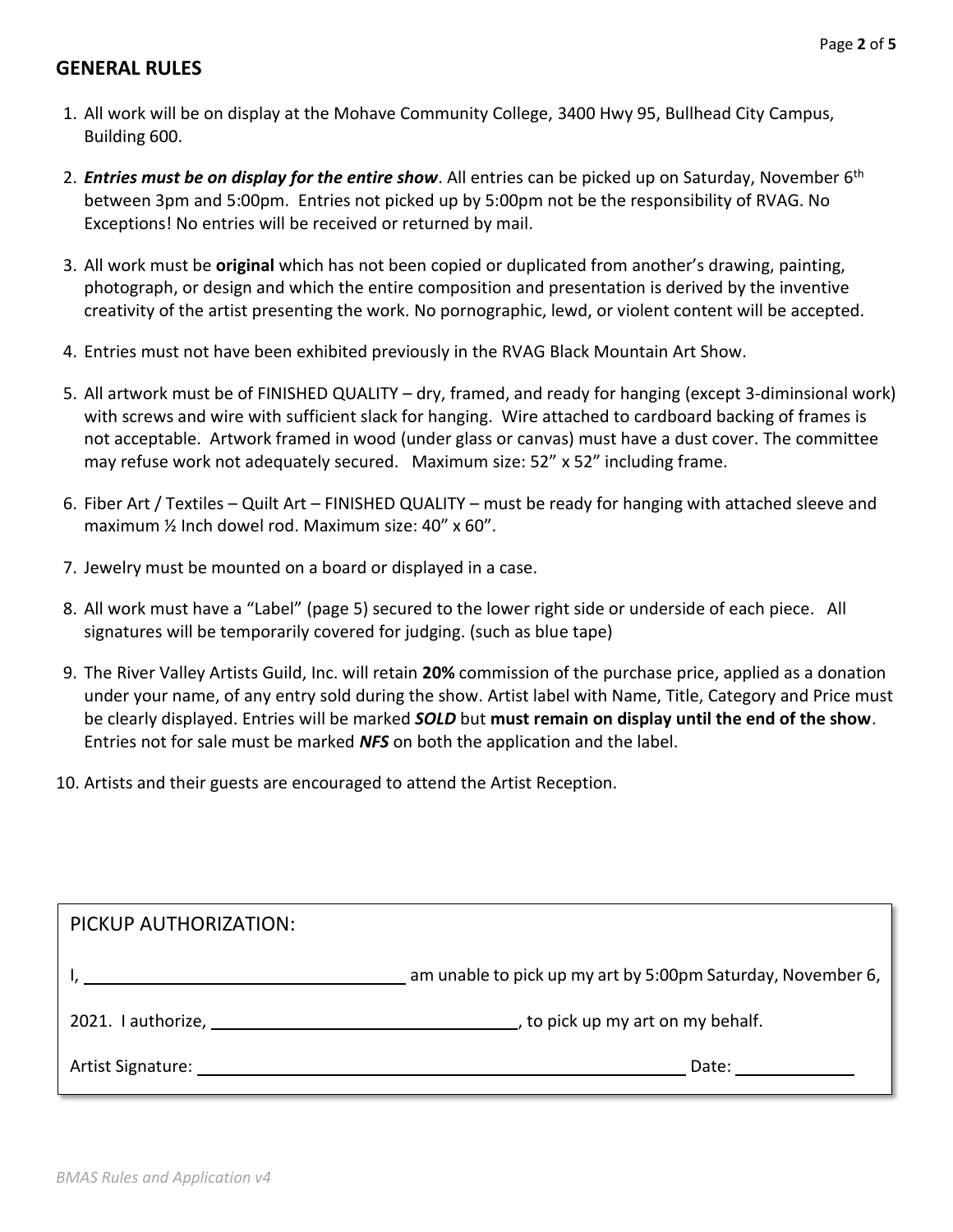#### **CATEGORIES AND DESCRIPTIONS**

- o **Each Artist may have entries in any combination of Categories.**
- o **One (1) People's Choice Award Ribbon will be given.**
- o **One (1) Best of Show Award Ribbon will be given.**
- o **One (1) Best High School Student Award Ribbon will be given.**
- o **Award Ribbons will be awarded in each category to 1st Place, 2nd Place, 3rd Place, and Honorable Mention.**
- o **In Addition, the Best in Show Winner will also receive a one-year RVAG Membership.**

|    | <b>CATEGORIES</b>                                                 | <b>DESCRIPTION</b>                                                                                                                                                                                                                                                                                          |
|----|-------------------------------------------------------------------|-------------------------------------------------------------------------------------------------------------------------------------------------------------------------------------------------------------------------------------------------------------------------------------------------------------|
| 1  | Acrylic/Oil Painting                                              | Acrylics, Acrylic Pencils, Acrylic Media Acrylic Ink and the protectant on a substrate. Oils, Oil<br>Paint Sticks, Water Soluble Oils and the protectant on a substrate.                                                                                                                                    |
| 2  | <b>Pastel Painting</b>                                            | Soft Pastels, Hard Pastels, Chalks, Oil Pastels, Conte Crayons, Pastel Pencils, Pan Pastels on a<br>substrate.                                                                                                                                                                                              |
| 3  | <b>Watercolor Painting</b>                                        | Watercolor, Gouache, Tempera, Watercolor Pencil, Ink Wash, Ink added as an accent up to<br>10% on a substrate.                                                                                                                                                                                              |
| 4  | <b>Alternative Painting</b>                                       | Material that doesn't fall into the current painting categories. Examples: Alcohol Ink<br>Painting, Polymer Clay Paintings, Dirt Paintings, Sand Paintings, etc.                                                                                                                                            |
| 5  | Ceramics - Traditional and<br><b>Alternative Firing</b>           | Clay - Hand Thrown, Hand built - functional or decorative. Alternative Example: Raku,<br>Horsehair, Pit Fire etc.                                                                                                                                                                                           |
| 6  | Jewelry - Bead Work; Fire to<br>Metal; Handmade; and Wire<br>Work | Creative designs using purchased beads stitched, woven and strung; Hot connections, bezel<br>settings, prong setting and casting; Blown glass, polymer clay, fused glass, beads and focal<br>pieces components hand made from other materials; Chain maille, handmade chains, wire<br>wrapped focal pieces. |
| 7  | Digital Fine Art (no film)                                        | Original art using digital technology as the primary process of the creative effort. Overall<br>image must represent a significant use of computer processing. Photos made to look like a<br>different medium.                                                                                              |
| 8  | Photography - Color and<br>Monochrome                             | Original film or digital color photography. Photographs altered with filters or effects not to<br>distract from the original image; Original film or digital photography where the image<br>produced has a single hue. This includes black and white, sepia, cyanotype, emulsions, etc.                     |
| 9  | Assemblage/ Construction                                          | Three dimensional with multiple materials and or parts. Pieces of a media jointed or<br>changed. Example: gourds, tools, steampunk etc.                                                                                                                                                                     |
| 10 | Drawing                                                           | Pencil, Charcoal, Colored Pencil, Crayon, Pen & Ink, Etching, Scratchboard, Mono prints,<br>Block Prints on a substrate.                                                                                                                                                                                    |
| 11 | Fiber Art / Textiles                                              | Batik, Cloth, Basketry, Weaving, Handmade Paper, Silk Painting, Cloth Textile, Quilt Art and<br>Book Making (using at least 75% fiber).                                                                                                                                                                     |
| 12 | Glasswork                                                         | Original fused, cast, stained, blown, etched, lamp work glass (non-jewelry items)                                                                                                                                                                                                                           |
| 13 | Mixed Media & Collage                                             | Two dimensional using 2 or more medium on a substrate. Specify media used-ex: grout,<br>acrylics or wax.                                                                                                                                                                                                    |
| 14 | Sculpture                                                         | Three dimensional using material such as stone, clay, wood, plastic, paper mache, metal or<br>fiber.                                                                                                                                                                                                        |
| 15 | High School Student                                               | Special category for High School student entries only; all types of artwork/media will be<br>judged in single category. Student may elect to compete in other categories, if desired (must<br>indicated additional category on Artist Entry form).                                                          |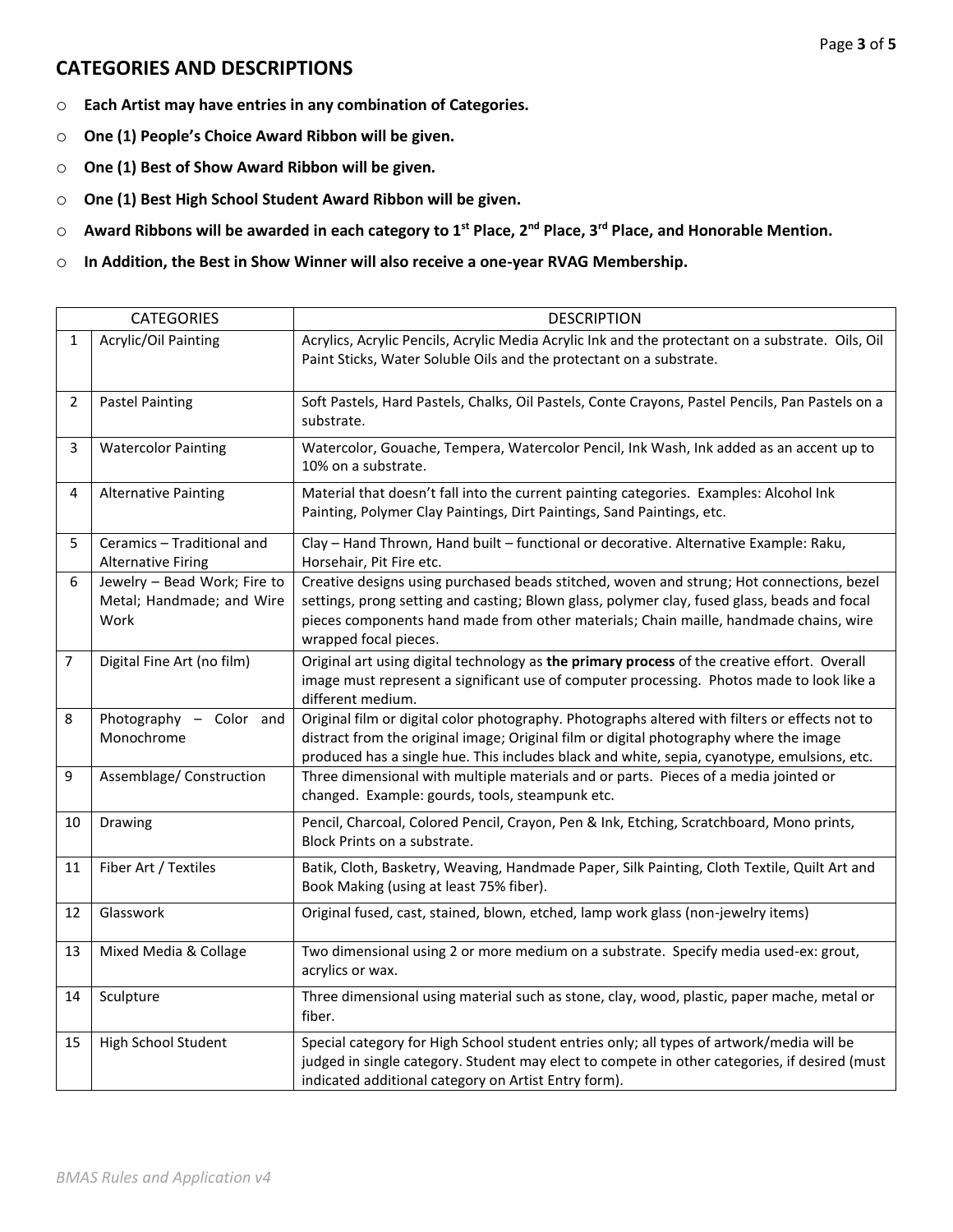#### **ARTIST ENTRIES** *(Return with Application)*

**CATEGORY** 

|                 | <b>ARTIST ENTRY</b> |                 |
|-----------------|---------------------|-----------------|
| <b>ARTIST</b>   |                     | <b>ARTIST</b>   |
| <b>TITLE</b>    |                     | <b>TITLE</b>    |
| <b>SIZE</b>     |                     | <b>SIZE</b>     |
| <b>CATEGORY</b> |                     | <b>CATEGORY</b> |
| <b>PRICE</b>    |                     | <b>PRICE</b>    |

| <b>ARTIST ENTRY</b> | <b>ARTIST ENTRY</b> |  |  |
|---------------------|---------------------|--|--|
|                     | <b>ARTIST</b>       |  |  |
|                     | <b>TITLE</b>        |  |  |
|                     | SIZE                |  |  |
|                     | <b>CATEGORY</b>     |  |  |
|                     | <b>PRICE</b>        |  |  |

**ARTIST ENTRY** 

|                 | <b>ARTIST ENTRY</b> |               |
|-----------------|---------------------|---------------|
| <b>ARTIST</b>   |                     | <b>ARTIST</b> |
| <b>TITLE</b>    |                     | <b>TITLE</b>  |
| <b>SIZE</b>     |                     | <b>SIZE</b>   |
| <b>CATEGORY</b> |                     | <b>CATEG</b>  |
| <b>PRICE</b>    |                     | <b>PRICE</b>  |

| <b>ARTIST ENTRY</b> |  |                 | <b>ARTIST ENTRY</b> |
|---------------------|--|-----------------|---------------------|
| <b>ARTIST</b>       |  | <b>ARTIST</b>   |                     |
| <b>TITLE</b>        |  | <b>TITLE</b>    |                     |
| <b>SIZE</b>         |  | <b>SIZE</b>     |                     |
| CATEGORY            |  | <b>CATEGORY</b> |                     |
| <b>PRICE</b>        |  | <b>PRICE</b>    |                     |

| <b>ARTIST ENTRY</b> |  |                 | <b>ARTIST ENTRY</b> |
|---------------------|--|-----------------|---------------------|
| <b>ARTIST</b>       |  | <b>ARTIST</b>   |                     |
| <b>TITLE</b>        |  | <b>TITLE</b>    |                     |
| <b>SIZE</b>         |  | <b>SIZE</b>     |                     |
| CATEGORY            |  | <b>CATEGORY</b> |                     |
| <b>PRICE</b>        |  | <b>PRICE</b>    |                     |

## **ARTIST CERTIFICATION**: I, , affirm my entries are Original

Works of Fine Art and have not been previously entered in any other Black Mountain Art Show. I have read and will comply with all show information provided to me. I understand the River Valley Artists Guild, Inc., and Mohave Community College, respectively, are not responsible for any loss or damage to property or entries associated with, or resulting from, entry in the November 2, 2021 – November 8, 2021 Black Mountain Art Show.

ARTIST SIGNATURE: DATE:

| <b>ARTIST ENTRY</b> |  |  |
|---------------------|--|--|
| <b>ARTIST</b>       |  |  |
| <b>TITLE</b>        |  |  |
| <b>SIZE</b>         |  |  |
| CATEGORY            |  |  |
| <b>PRICE</b>        |  |  |

| <b>ARTIST ENTRY</b> |  |  |
|---------------------|--|--|
| <b>ARTIST</b>       |  |  |
| <b>TITLE</b>        |  |  |
| <b>SIZE</b>         |  |  |
| <b>CATEGORY</b>     |  |  |
| <b>PRICE</b>        |  |  |